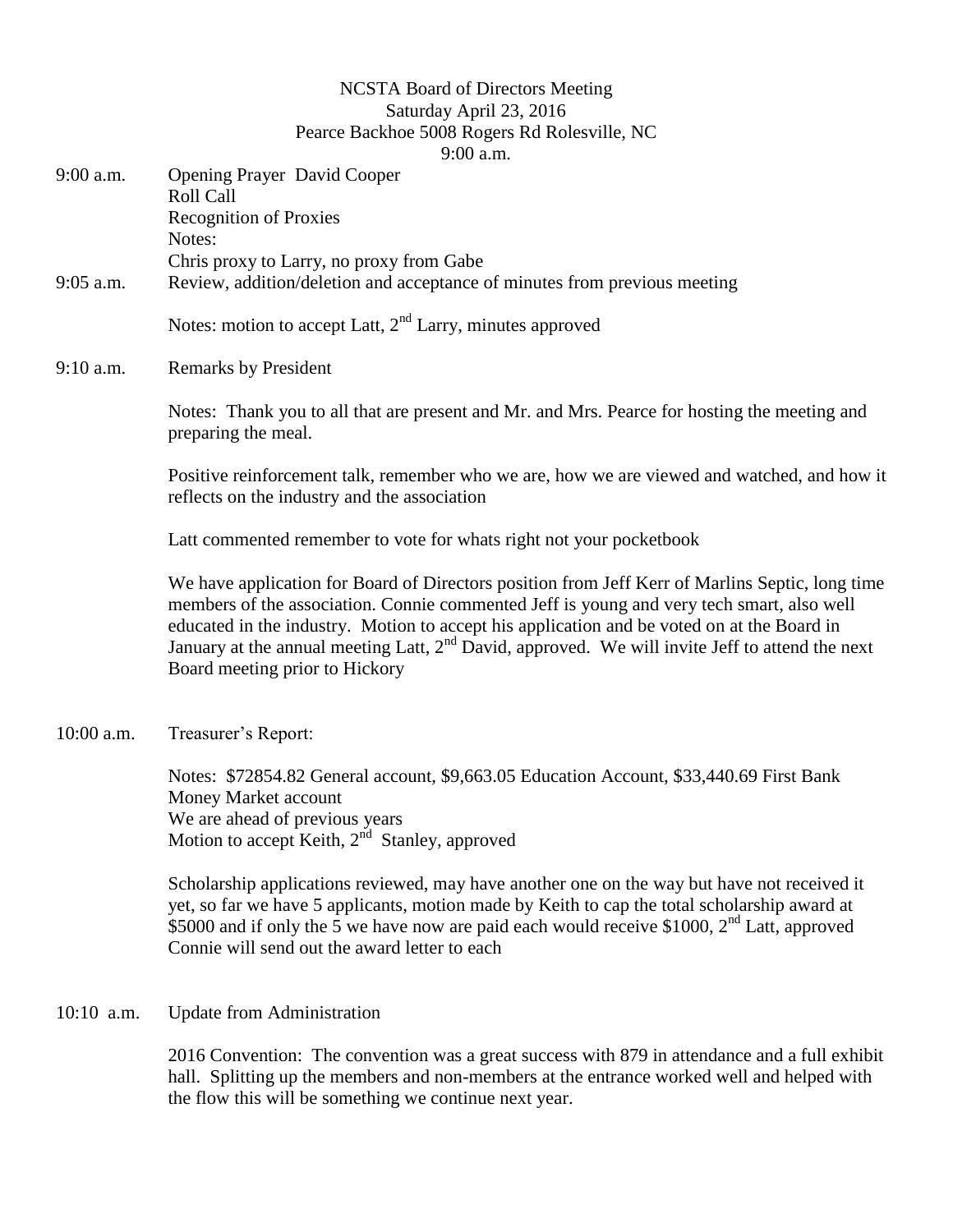2016 Regional Classes: So far the attendance at the regional classes has been at the same level as last year. I applaud your decision to require that in order for the attendees to be pre-register they must send in payment with the registration this has helped a lot with getting everyone in the door. I anticipate the remaining courses for the year to remain at a consistent level.

2017 Convention Dates: I have reserved the Hickory Metro Convention Center for January 25-27, 2017 for the 2017 Convention. The vendor registration will post the web midsummer. It is never too early to start soliciting vendors.

Discussion had about the giveaway item for 2017 convention, Motion to giveaway a low profile hat with logo on the front and website on the back, Latt, 2<sup>nd</sup> Larry Also have letter opener made for members only, motion Latt,  $2<sup>nd</sup>$  Larry

2016 Members: Below is the list of current members (178)

| <b>WATTS</b>   | <b>JON</b>    |                                                                                                                                                                                                                                                                                                                                                                                     |
|----------------|---------------|-------------------------------------------------------------------------------------------------------------------------------------------------------------------------------------------------------------------------------------------------------------------------------------------------------------------------------------------------------------------------------------|
| SOLES          | <b>DAVID</b>  |                                                                                                                                                                                                                                                                                                                                                                                     |
|                |               |                                                                                                                                                                                                                                                                                                                                                                                     |
|                |               |                                                                                                                                                                                                                                                                                                                                                                                     |
| <b>ADCOCK</b>  | <b>JAY</b>    |                                                                                                                                                                                                                                                                                                                                                                                     |
| TILLEY         | <b>LISA</b>   |                                                                                                                                                                                                                                                                                                                                                                                     |
| <b>STONE</b>   | <b>HUGH</b>   |                                                                                                                                                                                                                                                                                                                                                                                     |
|                |               |                                                                                                                                                                                                                                                                                                                                                                                     |
|                |               |                                                                                                                                                                                                                                                                                                                                                                                     |
|                |               |                                                                                                                                                                                                                                                                                                                                                                                     |
| FARMER         | <b>ALLEN</b>  |                                                                                                                                                                                                                                                                                                                                                                                     |
|                |               |                                                                                                                                                                                                                                                                                                                                                                                     |
|                |               |                                                                                                                                                                                                                                                                                                                                                                                     |
| ASBURY         | <b>JAY</b>    |                                                                                                                                                                                                                                                                                                                                                                                     |
| <b>VANEE</b>   | <b>JAN</b>    |                                                                                                                                                                                                                                                                                                                                                                                     |
|                | <b>STEVE</b>  |                                                                                                                                                                                                                                                                                                                                                                                     |
|                |               |                                                                                                                                                                                                                                                                                                                                                                                     |
|                |               | KEITH                                                                                                                                                                                                                                                                                                                                                                               |
|                |               |                                                                                                                                                                                                                                                                                                                                                                                     |
|                |               |                                                                                                                                                                                                                                                                                                                                                                                     |
|                |               |                                                                                                                                                                                                                                                                                                                                                                                     |
| <b>BENNICK</b> | <b>TODD</b>   |                                                                                                                                                                                                                                                                                                                                                                                     |
|                |               |                                                                                                                                                                                                                                                                                                                                                                                     |
|                |               |                                                                                                                                                                                                                                                                                                                                                                                     |
| WILLIAMS       | <b>BRENDA</b> |                                                                                                                                                                                                                                                                                                                                                                                     |
| SIGMON         | <b>BILLY</b>  |                                                                                                                                                                                                                                                                                                                                                                                     |
| FLORA          | <b>JAMIE</b>  |                                                                                                                                                                                                                                                                                                                                                                                     |
|                |               |                                                                                                                                                                                                                                                                                                                                                                                     |
| <b>BLEVINS</b> | <b>JUSTIN</b> |                                                                                                                                                                                                                                                                                                                                                                                     |
| CAHOON         | <b>JESSE</b>  |                                                                                                                                                                                                                                                                                                                                                                                     |
|                |               |                                                                                                                                                                                                                                                                                                                                                                                     |
|                |               |                                                                                                                                                                                                                                                                                                                                                                                     |
| <b>BROOKS</b>  | <b>MARTA</b>  |                                                                                                                                                                                                                                                                                                                                                                                     |
| <b>BROWN</b>   | <b>GUY</b>    |                                                                                                                                                                                                                                                                                                                                                                                     |
|                |               | <b>LAST NAME FIRST NAME</b><br><b>ALVERSON TROY</b><br>BLANKENSHIP GARY<br><b>LOBSINGER GLENN</b><br>TILLEY LISA<br><b>HALL ALAN</b><br>VANDERVEEN HANK<br><b>CLAYTON BILLY</b><br><b>AUTRY</b><br>BATES NELSON<br>BLACKBURN<br>CHATHAM GREG<br><b>BASS JOHNNY</b><br>HARRINGTON PHILLIP<br>AYERS RUSS<br>MORETZ LATT<br><b>BLACKWELDER TIM</b><br>PADGETT WILLIAM<br>WALLWORKDAVID |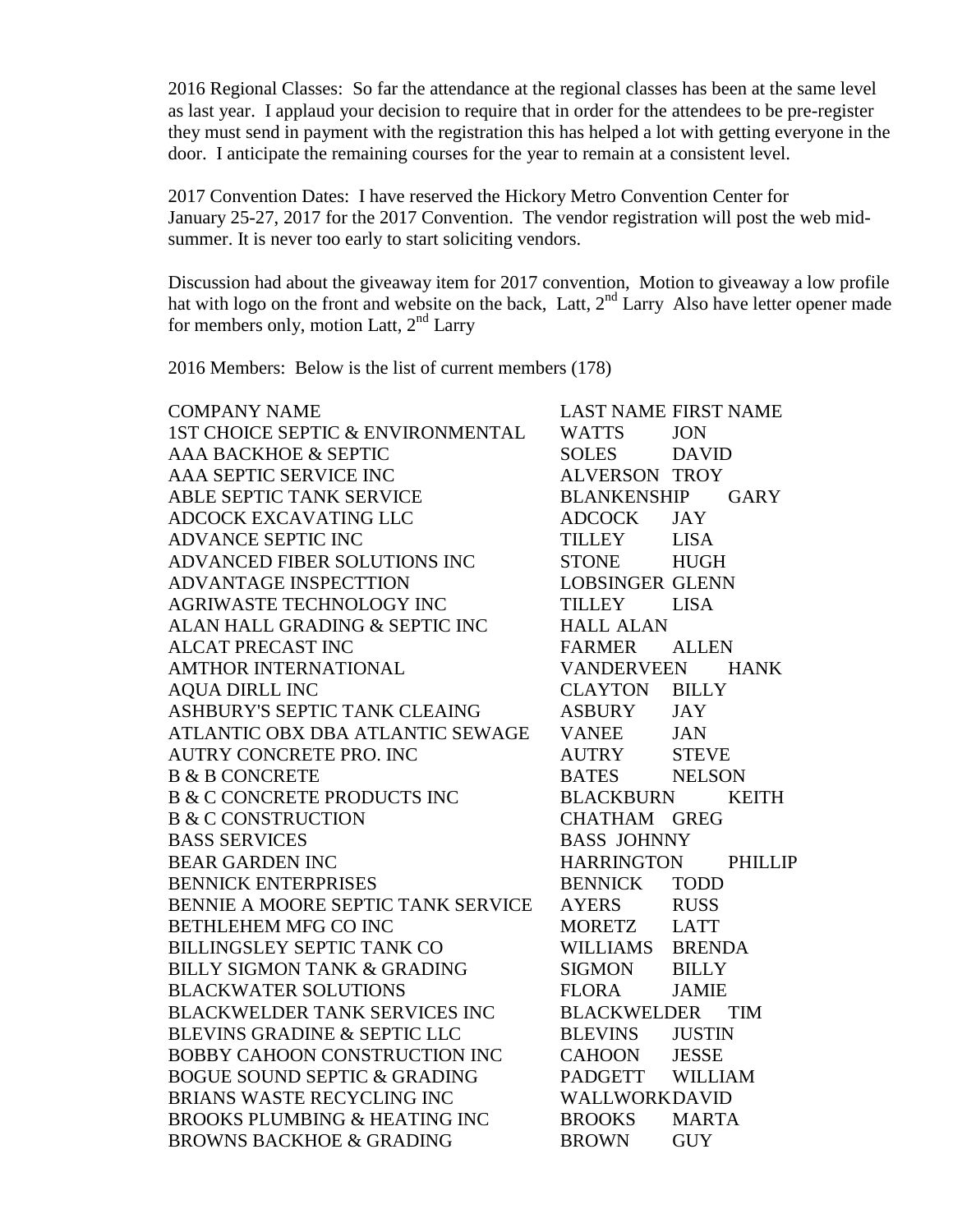| BRYANT & LASSITER SEPTIC TANK                                                       | COOPER DAVID            |                        |
|-------------------------------------------------------------------------------------|-------------------------|------------------------|
| BRYANTS CONTRACTING                                                                 | BRYANT                  | <b>STEVEN</b>          |
| <b>BUCK'S GRADING &amp; BACKHOE</b>                                                 | SMITH TERRY E           |                        |
| BUDDY BLACKBURN CONST INC                                                           | BLACKBURN               | MARTHA                 |
| BUMGARNER SEPTIC TANK & GRADING BUMGARNER MIKE                                      |                         |                        |
| <b>BURGIN &amp; SON SEPTIC SERVICE</b>                                              | BURGIN RONNIE           |                        |
| C & C SEPTIC TANK SERVICE                                                           | CANNADY WAYNE           |                        |
| C WAYNE ORBISON & SONS INC                                                          | WALLACE TERESA          |                        |
| CALLIHAN & WELLS ENTERPRISES INC                                                    | <b>WELLS</b>            | <b>BILLY</b>           |
| CANNONS SEPTIC TANK SERVICE INC                                                     | MAREADY SCOTT           |                        |
| CARL'S GRADING & LANDSCAPING LLC                                                    | <b>TRAVIS</b>           | <b>SUMMER</b>          |
| CARSONS GRADING & SEPTIC LLC                                                        | CARSON                  | <b>STACY</b>           |
| CHARLES BROWN SEPTIC SERVICE                                                        | <b>BROWN</b>            | <b>CHARLES</b>         |
| CHUCK KEENE SEPTIC TANK PUMPINING                                                   | <b>KEENE</b>            | <b>JIMMY</b>           |
| <b>CHURCHS BACKHOE SERVICE</b>                                                      | <b>CHURCH</b>           | <b>STERLIN</b>         |
| <b>CLOGBUSTERS</b>                                                                  | PURCELL TERESA          |                        |
| COCHRAN EXCAVATING LLC                                                              | COCHRAN TIM             |                        |
| COLTON ENTERPRISES TATE GRADING                                                     | TATE JOHNNY             |                        |
| COMMERCIAL SERVICES OF STANFIELD                                                    | WETTER                  | <b>JERRY</b>           |
| CRAVEN AG SERVICES INC                                                              | BURNS NICOLE            |                        |
| CRUM CONSTRUCTION INC                                                               | <b>CRUM</b>             | <b>STEVE</b>           |
|                                                                                     | <b>CRUMPLER HOUSTON</b> |                        |
| CRUM CONSTRUCTION INC<br>CRUMPLER PLASTIC PIPE INC<br>D & D ORGANIC                 | NEWSOME DANIEL          |                        |
| DANNY D'S LOADER SVC INC                                                            | DAVIS DANNY             |                        |
| DAVID BRANTLEY & SONS                                                               | <b>BRANTLEY CORY</b>    |                        |
| DAVIDSON COUNTY SCHOOLS                                                             | CONRAD WYNN             |                        |
| DELLINGER GRADING COMPANY DELLINGER KENNETH<br>DELLINGER PRECAST INC DELLINGER GABE |                         |                        |
|                                                                                     |                         |                        |
| <b>DENNIS HOYLE SERVICES</b>                                                        | HOYLE                   | <b>DENNIS</b>          |
| DENNIS WILLIS SEPTIC SERVICES<br>DENVER SHORES LLC<br>DOUG COX BACKHOE SERVICE      | WILLIS BRYSON           |                        |
|                                                                                     | JOHNSON B GERALD        |                        |
|                                                                                     | COX DOUG                |                        |
| EBCI TRIBAL CONSTRUCTION PROGRAM BRADLEY GLEN                                       |                         |                        |
| ENVIRONMENTAL PUMPING & DRAIN                                                       | <b>DAVIS</b>            | <b>FRANK</b>           |
| ERADER MILLS SEPTIC TANK CO INC                                                     | <b>MILLS</b>            | <b>STANLEY</b>         |
| <b>F J ERVIN CONSTRUCTION</b>                                                       | ERVIN                   | JAY                    |
| FORTIN CONTRACT SERVICE                                                             | FORTIN                  | <b>DANIEL</b>          |
| <b>FOUST BACKHOE LLC</b>                                                            | FOUST                   | <b>CHRIS</b>           |
| FULLER & CO CONSTRUCTION LLC                                                        | <b>FULLER</b>           | <b>BOBBY</b>           |
| FUTRELL PRECASTING LLC                                                              | FUTRELL                 | <b>JEFF</b>            |
| <b>GAMEWELL SEPTIC TANK INC</b>                                                     | <b>SPEARS</b>           | <b>ROBERT OR CINDY</b> |
| <b>GARREN PLUMBING CO</b>                                                           | GARREN                  | <b>DAVID</b>           |
| GARRISON CONSTRUCTION COMPANY INC GARRISON                                          |                         | <b>DAVID</b>           |
| HANDSOMES CONCRETE PRODUCT                                                          | HANDSOME DONNELL        |                        |
| HARDEES SEPTIC TANK SERVICE                                                         | <b>HARDEE</b>           | <b>BILL &amp; ANN</b>  |
| HAROLD RAY COLLINS CONSTRUCTION                                                     | COLLINS                 | <b>THERESA</b>         |
| HHLD LLC DBA H & H LAND DEVELOPMENTHARRIS                                           |                         | <b>JON OR MARC</b>     |
| HINES SEPTIC LLC                                                                    | <b>HINES</b>            | <b>GLENN</b>           |
| HOFFMAN SEPTIC TANK PUMPING                                                         | HOFFMAN                 | PAUL                   |
| HURLEY BACKHOE SERVICES INC                                                         | <b>HURLEY</b>           | <b>STEVEN</b>          |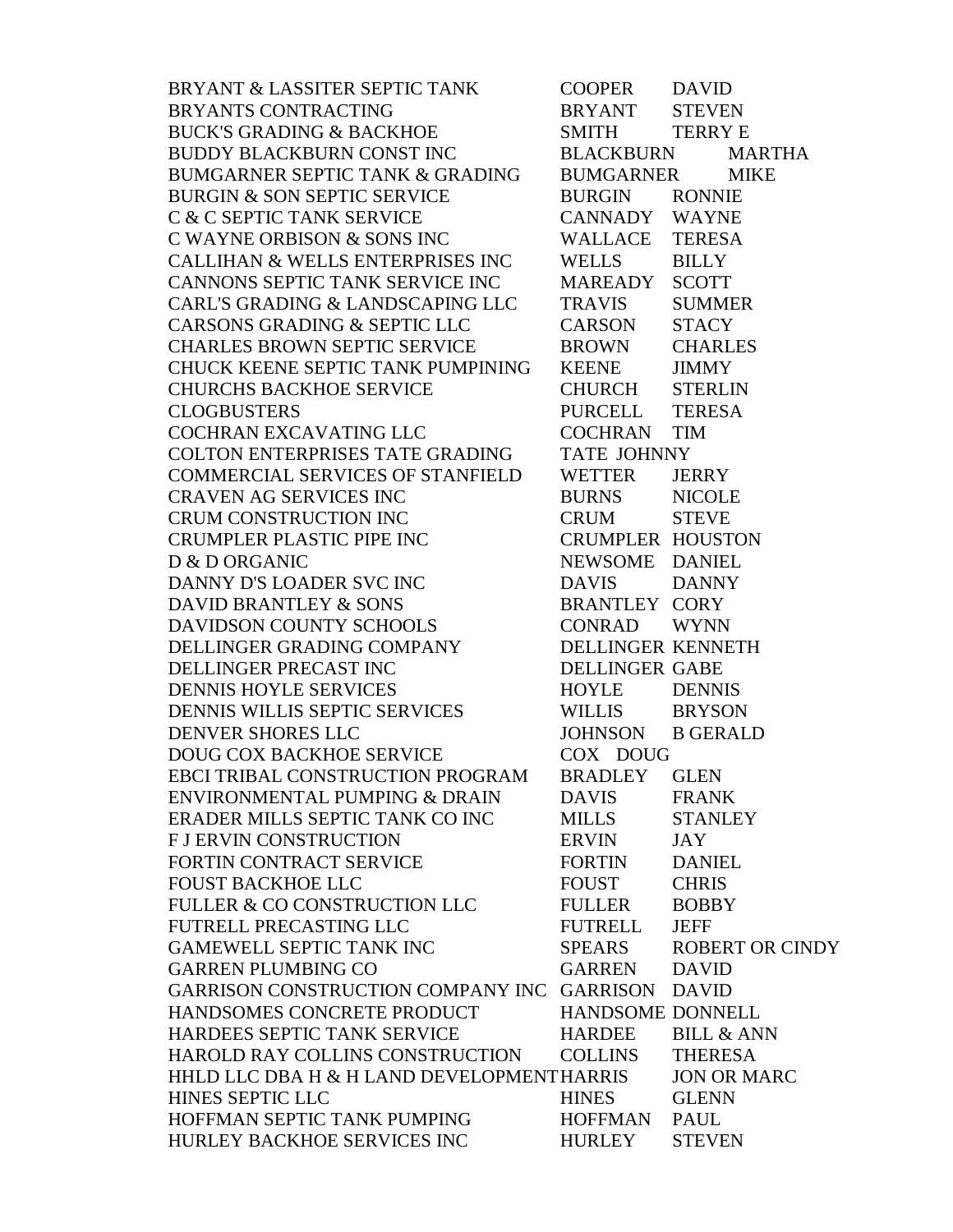| <b>INFILTRATOR SYSTEMS INC</b>                                       | <b>WOOD</b>           | <b>TIM</b>       |               |
|----------------------------------------------------------------------|-----------------------|------------------|---------------|
| <b>J W SEPTIC SERVICE LLC</b>                                        | <b>WILLIAMSON</b>     |                  | <b>JEREMY</b> |
| <b>J WESTMORELAND INC</b>                                            | WESTMORELAND TOM      |                  |               |
| JAMES SEPTIC & PORTABLE TOILET SER LL JAMES WALTER                   |                       |                  |               |
| JEFF LAWSON SEPTIC TANK & PUMPING SR LAWSON                          |                       | <b>JEFF</b>      |               |
| JIM HARTMAN SEPTIC TANK SERVICE INC                                  | <b>HARTMAN</b>        | JIM              |               |
| JOE GREENE BACKHOE SERVICES INC                                      | <b>GREENE</b>         | <b>BEN</b>       |               |
| JOHNNY HUFFMAN PLUMBING CO                                           | <b>HUFFMAN</b>        | <b>JOHNNY</b>    |               |
| <b>JONES SEPTIC TANK SERV</b>                                        | <b>JONES</b>          | <b>WAYNE</b>     |               |
| K T MOORE SEPTIC TANK SERVICE                                        | <b>DICKERSON MIKE</b> |                  |               |
| <b>KEARNS PUMPING SERVICE</b>                                        | KEARNS                | <b>TODD</b>      |               |
| <b>KIVETT AND SON INC</b>                                            | <b>KIVETT</b>         | <b>DONNA</b>     |               |
|                                                                      | EDWARDS LEM           |                  |               |
| KIVETT AND SON INC<br>L A EDWARDS & SONS<br>L E BEAM CONST & GRADING | <b>BEAM</b>           | <b>LARRY</b>     |               |
| LAKE NORMAN SEWER & SEPTIC SERVICE                                   | <b>CURRIER</b>        | <b>DAVID</b>     |               |
| LAKEYS BACKHOE SERVICE INC                                           | LAKEY                 | <b>DONALD</b>    |               |
| <b>LARRY HENKLE GRADING</b>                                          | HENKLE LARRY          |                  |               |
| <b>LASSITERS SEPTIC TANK SVC INC</b>                                 | HARRISON ANITA        |                  |               |
| LEATHERMANS SEPTIC TANK SER INC                                      | LEATHERMAN            |                  | <b>GARY</b>   |
| LELY TANK AND WASTE SOLUTIONS                                        | <b>JONES</b>          | <b>CLYDETTE</b>  |               |
| LEWIS FARMS & LIQUID WASTE INC                                       | WOOTEN WESLEY         |                  |               |
| LIGHTHOUSE CONTRACTING                                               | JOHNSON MICHAEL       |                  |               |
| <b>MACCONNELL &amp; ASSOCIATES</b>                                   | MACCONNELL            |                  | <b>GARY</b>   |
| MARLIN WASTEWATER SERVICE                                            | KERR                  | <b>JEFFREY D</b> |               |
| MATTHEWS SEPTIC TANK CO                                              | MATTHEWS JR CURTIS    |                  |               |
| MAURICE JORDAN BUILDERS INC                                          | JORDAN                | <b>DEBBIE</b>    |               |
| MC CONSTRUCTION                                                      | CUTHBERTSON LARRY     |                  |               |
| MCDOWELL COUNTY SCHOOLS MAINTE                                       | <b>TRINKS</b>         | GARVIN           |               |
| MCMAHAN SEPTIC TANK INC                                              | MCMAHAN TAMMY         |                  |               |
| MICHAEL AND SON SERVICES OF RALEIGH KING                             |                       | <b>BRAD</b>      |               |
| <b>MIKE PACK GRADING</b>                                             | <b>PACK</b>           | <b>MIKE</b>      |               |
| MITCHELL CONCRETE PRODUCTS INC                                       | MITCHELL JAMIE        |                  |               |
| MOORES ENVIRONMENTAL SERVICE                                         | MOORE JC              |                  |               |
| MOUNTAIN TOP GRADING                                                 | <b>ESTES</b>          | <b>GARRY</b>     |               |
| <b>MYERS SEPTIC TANK</b>                                             | <b>MYERS</b>          | <b>BENNY</b>     |               |
| <b>NIXONS BACKHOE</b>                                                | <b>NIXON</b>          | <b>TOMMY</b>     |               |
| <b>OVERBEY'S SEPTIC TANK INC</b>                                     | OVERBEY               | <b>RONNIE</b>    |               |
| PAGES SEPTIC TANK CLEANING                                           | PAGE ROBERT           |                  |               |
| PEARCE BACKHOE & SEPTIC TANK SERV                                    | <b>PEARCE</b>         | <b>FRANK</b>     |               |
| PEARCE CONCRETE WORKS                                                | PEARCE                | <b>JIMMY</b>     |               |
| PEARCE ENVIRONMENTAL TECHNOLOGIES PEARCE                             |                       | <b>JERRY</b>     |               |
| PEELES BACKHOE & SEPTIC TANK SERV                                    | PEELE                 | <b>JOHN</b>      |               |
| PIEDMONT ENVIRONMENTAL ASSOCIATES BEESON                             |                       | <b>JIM</b>       |               |
| PIEDMONT SEPTIC TANK                                                 | MELTON                | <b>RANDY</b>     |               |
| PIGEON VALLEY SEPTIC & GRADING INC                                   | <b>GREENE</b>         | <b>DALE</b>      |               |
| PIONEER UTILITIES & PLUMBING INC                                     | STEWART               | <b>BRYAN</b>     |               |
| POWELL SEPTIC TANK SERVICE                                           | POWELL                | <b>KEVIN</b>     |               |
| POWELLS SEPTIC TANK SER                                              | POWELL III ALLIE      |                  |               |
| PRECISON SEPTIC                                                      | HOLLAND               | <b>RICKY</b>     |               |
| R & D ASSOCIATES OF PEMBROKE                                         | LOCKLEAR RACHEL       |                  |               |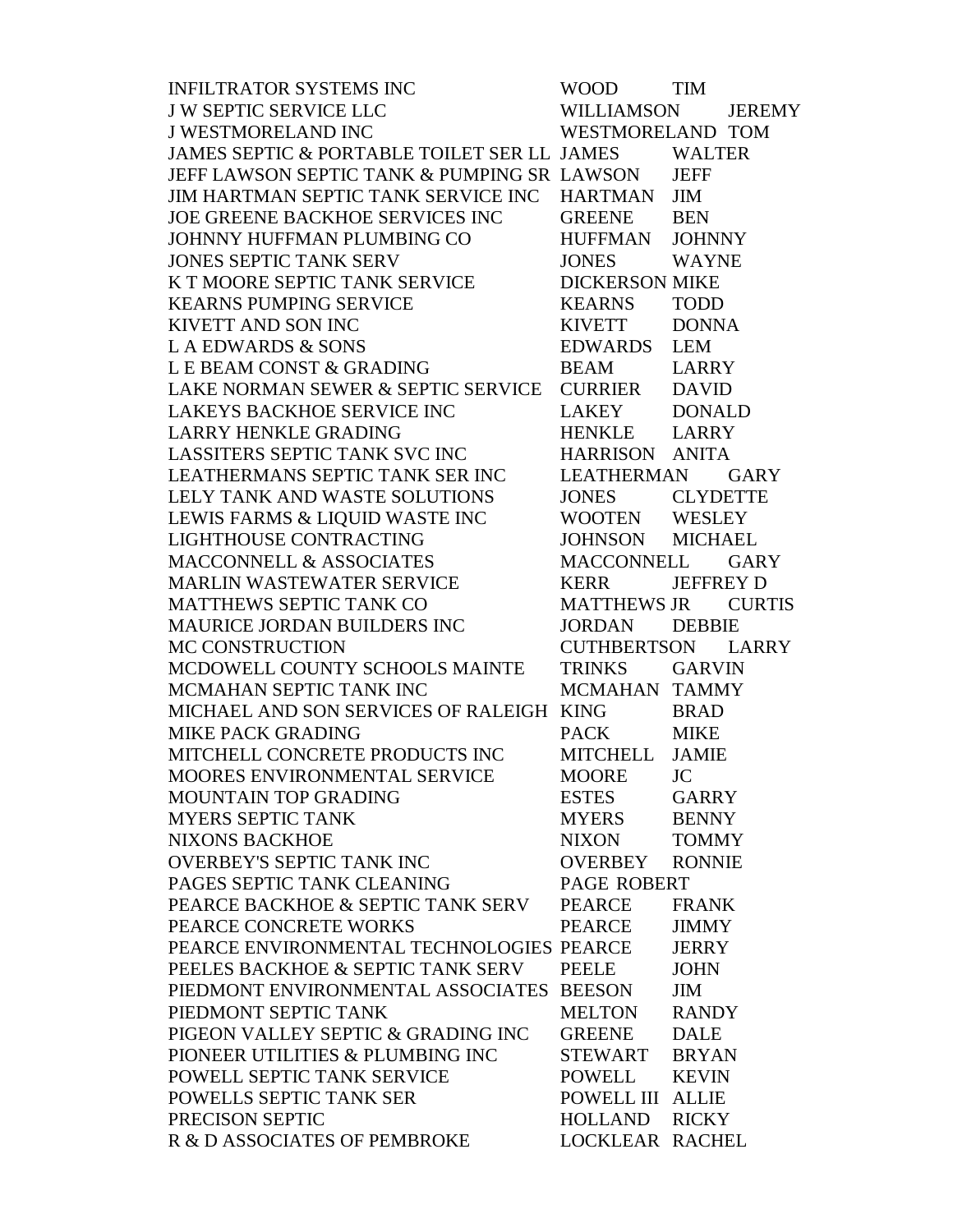| R&W CONSTRUCTION CO INC<br>RANDY MILLER & SONS STS                           | PIERCE                    | <b>WAYNE</b>       |  |
|------------------------------------------------------------------------------|---------------------------|--------------------|--|
|                                                                              | MILLER                    | <b>RANDY</b>       |  |
| RANDY TUCKER CONSTRUCTION                                                    | TUCKER RANDY              |                    |  |
| RAYMOND BROWN WELL CO                                                        | BROWN RAYMOND             |                    |  |
| <b>RCF INC</b>                                                               | MCKAY GARY                |                    |  |
| REGISTER'S SEPTIC TANK PUMPING                                               |                           | REGISTER CATHERINE |  |
| RHEA'S BACKHOE & SEPTIC TANK SVC INC RHEA TRENT OR MONICA                    |                           |                    |  |
| RICHARD ABERNATHY CO LLC                                                     | <b>ABERNATHY</b>          | <b>RICHARD</b>     |  |
| ROBERSON SEPTIC LLC                                                          | ROBERSON BRENT            |                    |  |
| RODDI LONG GRADING INC                                                       | LONG RODDI                |                    |  |
| ROWAN SEPTIC TANK                                                            |                           | KIRKPATRICK GEORGE |  |
| <b>ROWLAND ENVIRO</b>                                                        | ROWLAND AL                |                    |  |
| RUDLOPH INMAN SEPTIC TANK SER                                                | HARRELSON BEN             |                    |  |
| <b>RWW ENTERPRISES INC</b>                                                   | <b>WHITLEY III ROBERT</b> |                    |  |
| S & J SEPTIC PUMPING & RENT A JON                                            |                           | BLACKBURN SHONE    |  |
| SHOAF PRECAST INC                                                            | SHOAF                     | <b>JIMMY</b>       |  |
| SHOAF SERVICE COLLC DBA B & B SEPTIC SHOAF BEN                               |                           |                    |  |
| SOUTHEAST SEWER FABRICATION LLC                                              | MILLIKEN JR AL            |                    |  |
| <b>SOUTHERN CONCRETE</b>                                                     | JACKSON BILLY             |                    |  |
| SOUTHERN MAINTENANCE INC<br>SPENCE WELL & SEPTIC<br>STALLINGS SEPTIC SERVICE | JONES WILLIAM             |                    |  |
|                                                                              | SPENCE BEN                |                    |  |
|                                                                              | <b>CRUMPLER BEVERLY</b>   |                    |  |
| THOMAS SIMPSON CONSTRUCTION CO INC SIMPSON NOAH                              |                           |                    |  |
| <b>THOMPSON BROTHERS</b>                                                     | THOMPSON BRIAN            |                    |  |
| <b>TIM BEESON GRADING</b>                                                    | <b>BEESON</b>             | <b>TIM</b>         |  |
| TNT SERVICES INC                                                             | MORGAN                    | <b>DIANE</b>       |  |
| TOM MATTISON SEPTIC                                                          | MATTISON TOM              |                    |  |
| TRANSOUS FORSYTH SEPTIC TANK REDMOND DAVID                                   |                           |                    |  |
| TRIPLE D CONSTRUCTION                                                        | EVERHART DOUG             |                    |  |
| <b>TRIPLE T PUMPING</b>                                                      | PIERSON KIM               |                    |  |
| TURNAGE CONSTRUCTION & TRUCKING                                              | TURNAGE DWIGHT            |                    |  |
| <b>UB TRUCKING &amp; TRACTOR WORKS</b>                                       | <b>CHAPMAN EUGENE</b>     |                    |  |
| V & S SEPTIC SERVICE                                                         | STAMPER BENNETT           |                    |  |
| VANDER SEPTIC PIPE & SUPPLY INC                                              | <b>MAROSCHAK</b>          | <b>ERNIE</b>       |  |
| W A PAGE & SONS INC                                                          | PAGE                      | <b>KIRK</b>        |  |
| <b>WARD BROS LLC</b>                                                         | WARD                      | <b>NICK</b>        |  |
| <b>WASTE MANAGEMENT</b>                                                      | <b>DUKES</b>              | <b>DONOVAN</b>     |  |
| <b>WASTEWATER SOLUTIONS LLC</b>                                              | LEONARD                   | <b>SCOTT</b>       |  |
| <b>WATER MANAGEMENT</b>                                                      | GASKINS                   | <b>SID</b>         |  |
| WESSON SEPTIC TANK SERVIC INC                                                | WESSON                    | <b>KATI</b>        |  |
| WRIGHTS SEPTIC TANK INC                                                      | WRIGHT                    | <b>DENNIS</b>      |  |
| YOUNTZ GRADING & SEPTIC TANK INC                                             | YOUNTZ                    | <b>DAVID</b>       |  |
| FERGUSON WALKER                                                              |                           |                    |  |

Motion to accept the members list, Keith, 2<sup>nd</sup> Latt, list accepted

Next NCSTA newsletter will go out in May if you have items or articles you would like printed please let me know by first week of May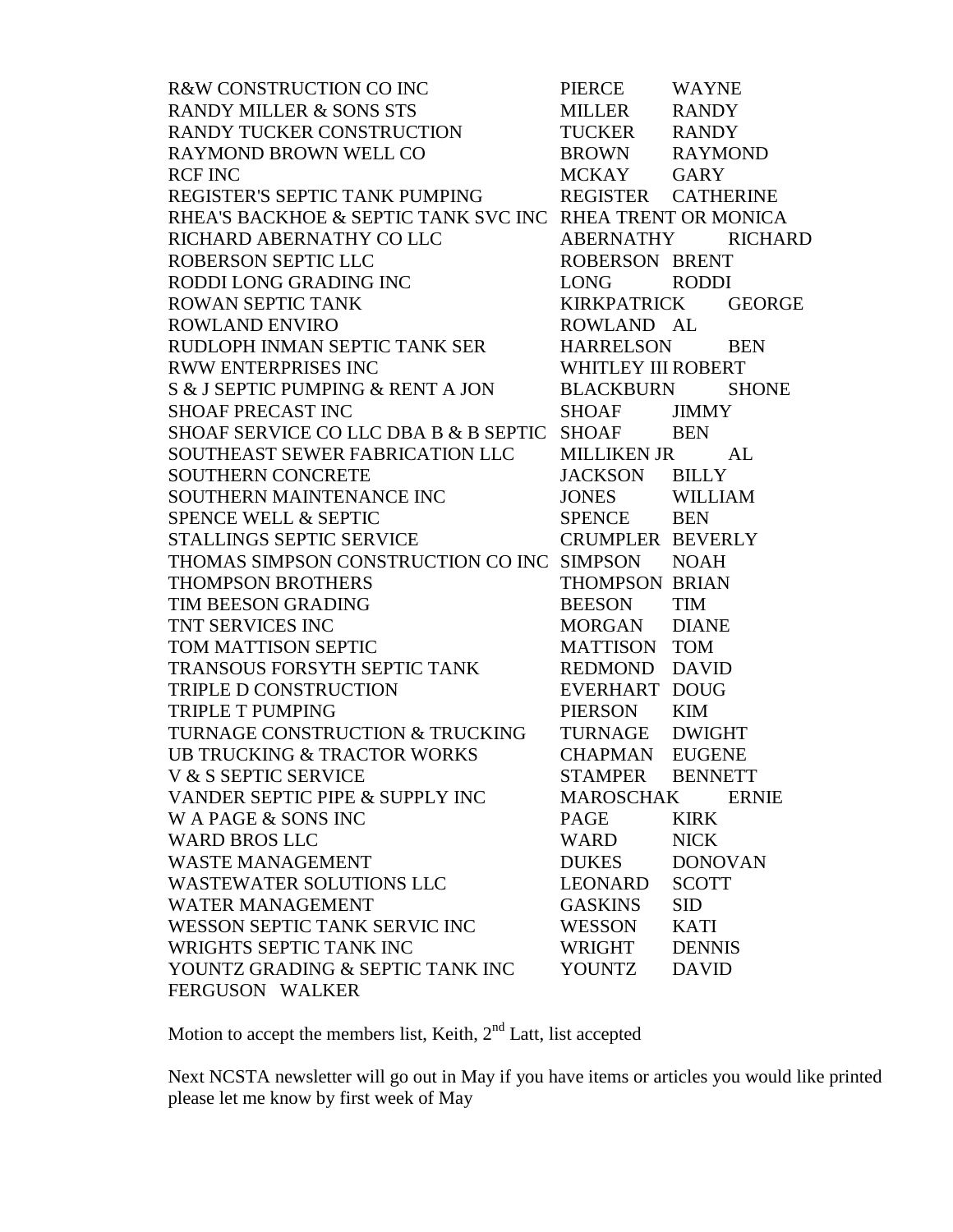11:00 a.m. Lobbyist update: Update on issues and current law changes

## **LOBBYIST REPORT SATURDAY, APRIL 23, 2016 ROLESVILLE, NC**

- *1. 2016 CONVENTION Another huge success. Numbers are still increasing, exhibitors are responding in positive manner. Interests in class topics were high and very timely. We are currently working on the theme, topics, and speakers for 2017.*
- *2. SALES & USE TAX Our early involvement with the NC Dept. of Revenue paid off for our members. Eric Wayne, Director or Sales & Use Tax Division, spoke twice at the 2016 Convention on January 28. The common review was "Didn't know any more coming out than when I went in" and that was what I knew he would have to do. The key was to get him familiar to the on-site wastewater industry. Within one week there was another Revenue Committee, a meeting with the business lobbyists, and issuance of two Sales Tax Directives. Specifically, there were examples of service that were not "retailers" and septic tank installers, operators, and time-of-sale inspectors were there. Pumpers received mention as an exempted service as well. As discussed, there will probably be another revenue law legislation when the General Assembly returns because of the pushback from businesses that didn't find favor with the prior legislation. Any legislation that changes the tax structure will probably be disclosed within days of the opening of the Short Session (April 25).*
- *3. RULES REVISIONS* The State continues to address proposed changes to the .1900 rules. Tank Construction rules were proposed with recommendations from members of the Association. We have not seen the response from the State. The Temporary Rules for the Engineered Option Permit have been proposed and presented to the Commission for Public Health. There has been a Public Meeting and the Public Comment time has now expired. I have emailed Nancy Deal asking for a list of the Public Comments and their authors. She has responded as "We have not finished compiling the comments and will get a copy to you." There was also a study that was due on the time frame for the validity of permits. Currently, a permit is valid for 5 years if it comes as a "site plan" and without expiration if it is received under a "plat." There was movement within legislation to extend the length of permits once issued where no changes were made to site or design. There is also movement on the "Off-Site Systems" that will possibly come out soon. I have arranged a meeting with the 811 Service with members of County and State regulators concerning whether the Off-Site Systems would require 811 involvement. To date, the rules .1969 and .1970 have been offered for discussion. The general opinion is that they are worse than before. Typical.
- *4. SCHOLARSHIP APPLICATIONS* The cutoff date for Scholarship Applications was April 15. There were five (5) Scholarship Applications, all were satisfactorily complete. The geographical balance by area code was (1) 919, (1) 704, (1) 336, (1) 252, and (1) 828. Excellent balance. There were (3) females and (2) males. Again, excellent balance.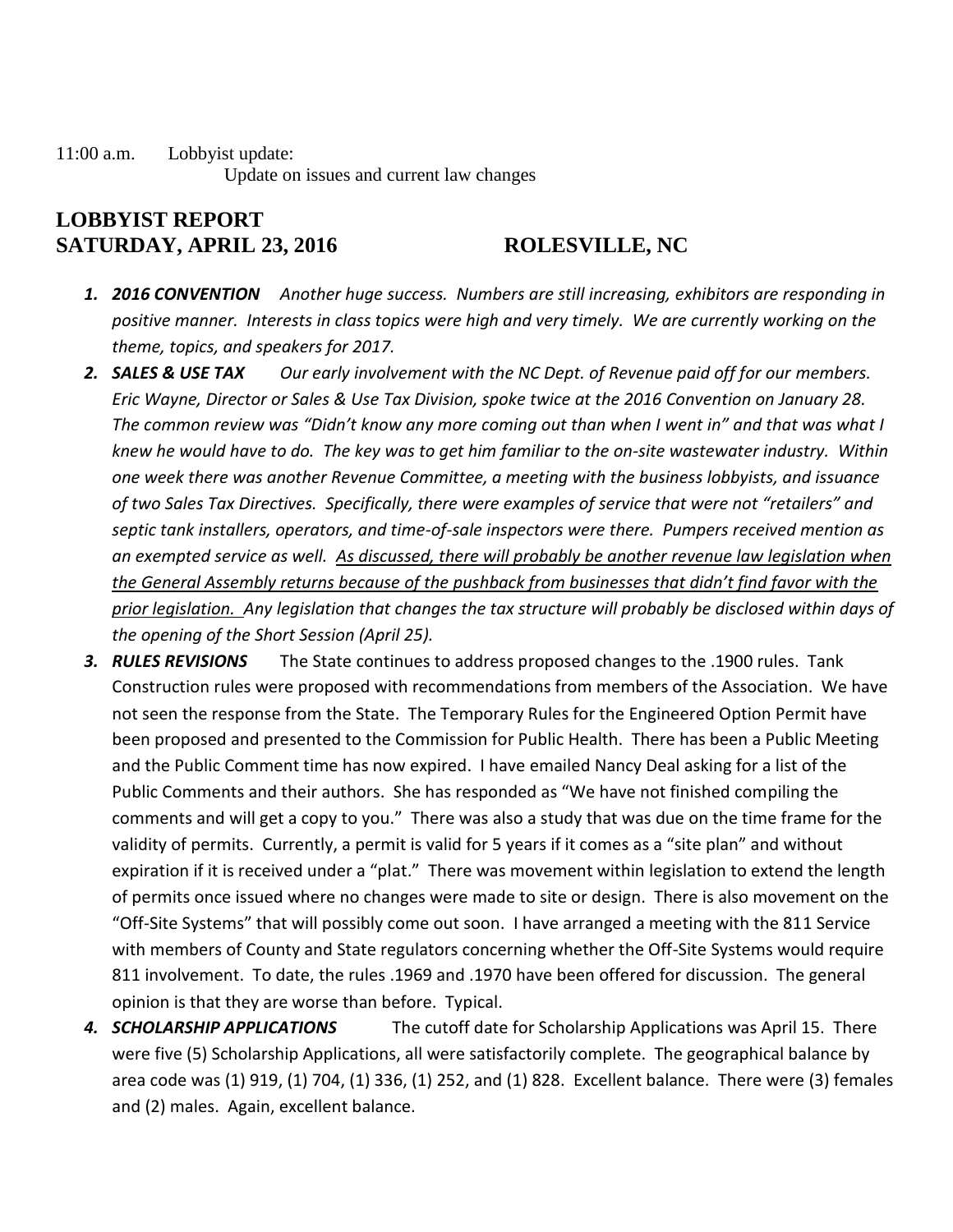- *5. APPLICATION FOR BOARD OF DIRECTOR MEMBERSHIP We have received a proper application for consideration to the Board. The applicant is from a business that is a septage firm and certified by NCOWCICB. He is in the Central area of NC.*
- *6. UPCOMING SHORT SESSION The 2016 "Short" Session begins on Monday, April 25. While it is rumored that they will only be in a few weeks and be gone by the 4th of July. There are equal rumors that they will be in until the middle of August. There may or may not be efforts to amend or repeal HB 2. There may be Budget adjustments giving teachers more money, but hardly any other State employee. There may be another effort to amend the revenue laws.*
- *7. OCCUPATIONAL LICENSURE There was a proposed legislation that sought to reduce the number of occupational restrictions in employment. There was a last minute addition of a "study" that would have combined the Water Pollution Control Certification Board and the Water Treatment Facility Certification Commission (both under the Department of Environmental Quality, formerly DENR) with the NC Onsite Wastewater Contractors & Inspectors Certification Board. The DEQ and the DHHS would study this combination. The entire Bill proposal has been removed. We had to clarify that the NCOWCICB was not and never had been under DHHS and was an inappropriate combination. Our opposition was joined by the NCOWCICB attorney, the NC Homebuilders Association, The Rural Water Association, and others.*
- 8. *PROPOSED ESTABLISHMENT OF POLITICAL ACTION COMMITTEE Obviously, a great deal of the success of the NCSTA has come about because of a presence in the General Assembly and our relationships with the elected officials. Keeping our friends in office and in the majority gives the on-site wastewater businesses necessary leverage with possible laws and rules and the regulators. This means funds to be used to elect or re-elect. Most industries that have success have a means of accumulating funds and dispensing funds for these campaigns. This issue has been talked about in the past with no steps going forward. However, it is a matter of fact that our ability to influence laws and rules will be maintained or strengthened by a PAC.*

After discussion and presentation of the tax law Connie asked Doug if the following statements were correct and to the point: Point of sale Inspectors are not subject to the tax, Certified Operators are not subject to the tax, Installers are not subject to the tax, Pumpers are not subject to the tax, Manufacturers are subject to the tax, Portable toilets are subject to the tax. Companies that offer multiple services may fall under sales tax requirements based on setup of business & percentage that each service is of the business.

Board would like to have the above concise information posted on the main page of the web and have the full directive posted in the Members only section.

- 12:00 p.m. Other business Check your calendars for availability in the fall Next meeting will be November  $4<sup>th</sup>$  at 3:30 p.m. Connie will be hosting
- 12:05 p.m... Adjourn and Lunch Motion to adjourn Keith, 2nd David, adjourned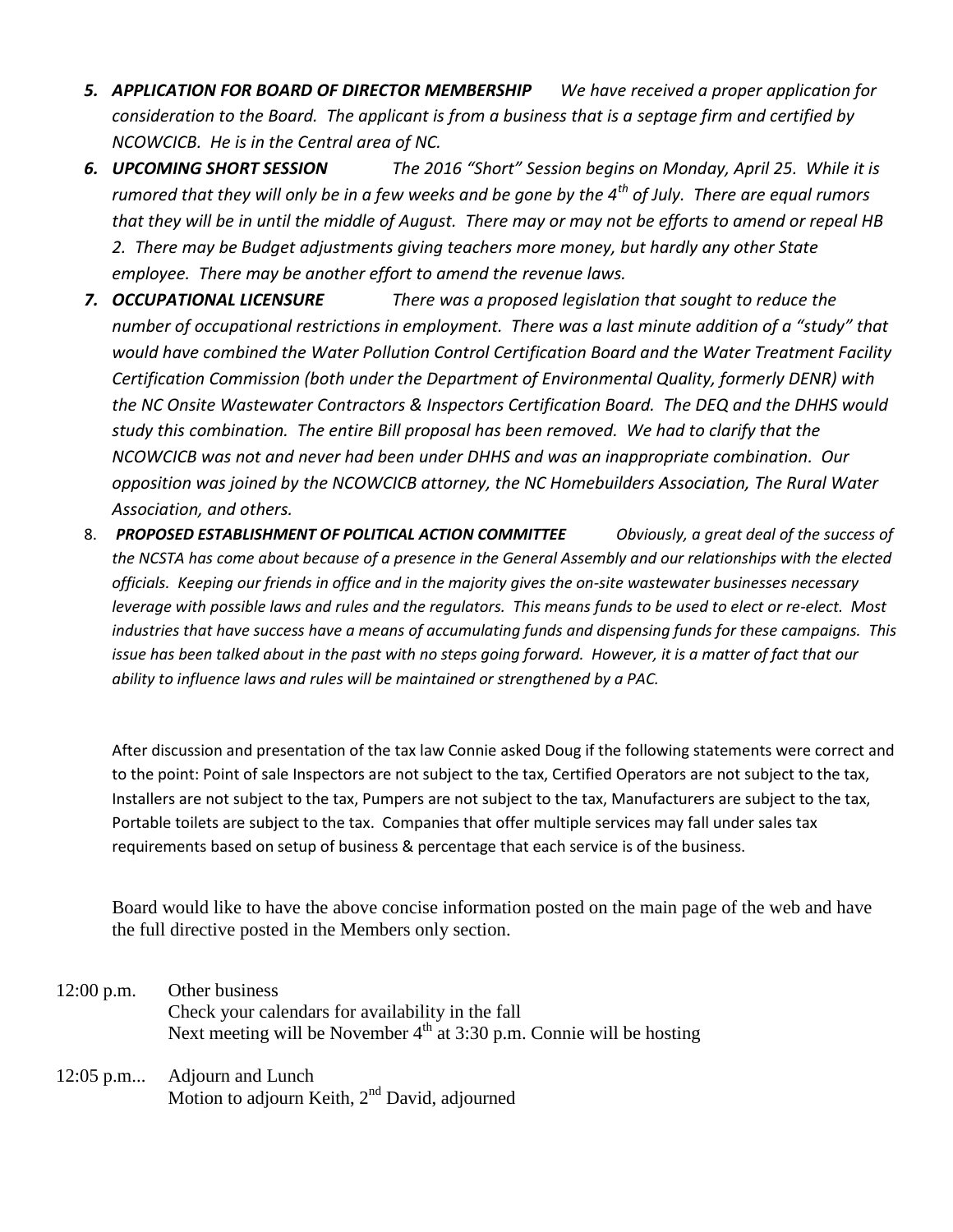## *NORTH CAROLINA CHANGES SALES & USE TAXES*

*North Carolina law has changed their Sales & Use Tax laws and the effective date is March 1, 2016. For the businesses that will be impacted by the changes, the service provided with the sale of the goods will now be taxed at the State rate of 4.75% and the appropriate local sales tax rate, so it could be anywhere from 6.5% to 7%. And the amount will be where the service takes place, not the county where the service business is located.*

*The Sales tax confusion seems to have taken place where the State has divided the business as in the "retail" business or the "retail-contractor" business or the "real property contractor" business. A business in the "retail" business sells the product and maybe the service of installation, maintenance, and repair of those products. The service will now be added in with the product and sales tax applied. The Department of Revenue also repealed the loophole that some businesses used when they separated the installation from the product on the individual invoices.* 

*The new sales tax law also defines a "retail-contractor" as a blend, and that's an important blend of a business's revenue stream. If the majority (51%) of the individual business's gross revenue comes from retail trade and not the service cost, then the business would be considered retail and the entire amount taxed. A retail-contractor is defined as a "person that acts as a retailer when it sells tangible personal property at retail and as a real property contractor when it performs real property contracts." So that 51% of your revenue stream in your business makes the difference, and because of the ways each business may be different, you may be required to charge sales tax to your customers and someone who you view as competition may not, because their gross revenue doesn't reach 51% from retail trade.*

*The North Carolina Septic Tank Association got involved with these changes early in 2015 and started communication with the NC Department of Revenue. If you came to the 26th Annual Convention in January, you were able to hear a presentation from the Director of the Sales & Use Tax Division. Here is what we know at this point:*

*SEPTIC TANK MANUFACTURERS: A septic tank manufacturer sells a tangible product or resales components for the septic tank system. Their customer pays the sales tax, or delivers a proper Sales & Use Tax resale form to the septic tank manufacturer (who files this form). A delivery charge of the septic tank or products to the jobsite by the manufacturer is also subject to the sales tax.*

*SEPTIC TANK INSTALLERS: A person who installs the septic tank system is a real property contractor and the service of installation, repair, and maintenance of a septic tank system is NOT subject to the sales and use tax. The person is not a retailer of repair, maintenance, and installation services, no matter that the person may charge a fee for troubleshooting a problem with the septic tank system.*

*SEPTIC TANK PUMPERS: A person who pumps septic tanks, grease traps, etc. is a real property contractor and is NOT subject to charging sales tax on their services. Pumping services for septic tank systems received an exception to the law and are not considered repair, maintenance, and installation services.*

*CERTIFIED OPERATORS: Under North Carolina rules, certain onsite wastewater systems must have a person certified by the State as a Certified Operator. These Operators must be under contract with the Owner prior to the Operations Permit being issued by the local health department and a Certified Operator must be under contract for the life of the septic tank system to perform maintenance, take samples and send reports to the local health department. These persons are not selling a retail product, although they charge a fee for the maintenance of the system, and are NOT subject to the sales tax changes.*

*TIME-OF-SALE INSPECTOR: The General Statutes in North Carolina state that if a property transfer requires a certified inspection of the wastewater system by the lending institution or buyer, the Time-of-Sale Inspection must be done by a person certified by the NCWOCICB. These persons are real property contractors, offer nothing for sale, and do not repair, maintain, or install. The fee is for the inspection troubleshooting and reporting. The Time-of-Sale inspection is NOT subject to the sales tax on service.*

*The most important information you need as business owner is how your individual revenue stream is balanced. If you receive the majority of your revenue from retail, you will need to add your service charges to the sales tax. Check with your Accountant; take the necessary steps to protect your business from an incorrect*